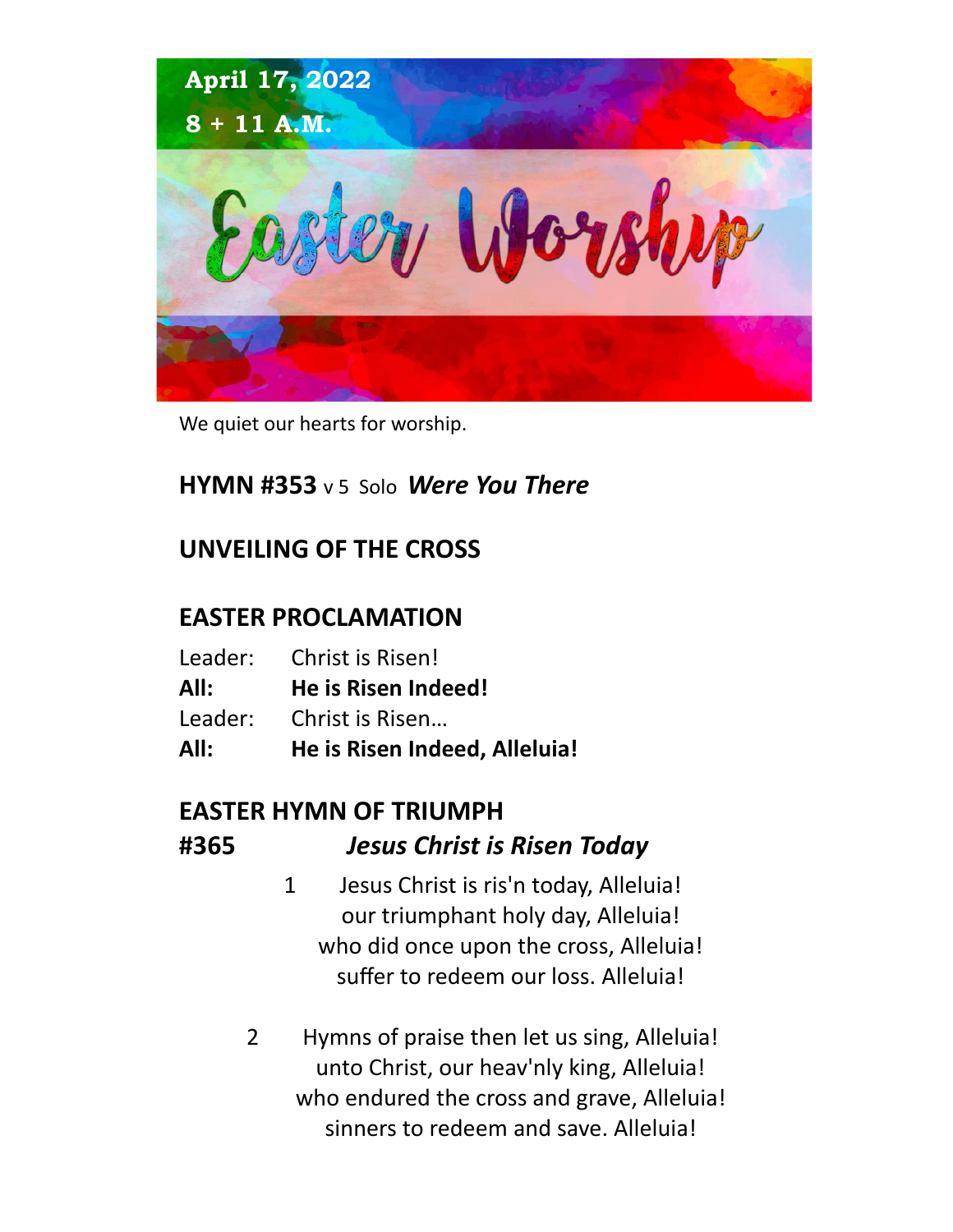- 3 But the pains which he endured, Alleluia! our salvation have procured; Alleluia! now above the sky he's king, Alleluia! where the angels ever sing. Alleluia!
	- 4 Sing we to our God above, Alleluia! praise eternal as his love; Alleluia! praise him, all you heav'nly host, Alleluia! Father, Son, and Holy Ghost. Alleluia!

**EASTER ALLELUIA'S...**Children invited to come forward

**SONG OF RESPONSE** *Hallelujah Song*

# **EASTER GREETING AND WELCOME**

# **EASTER RESPONSE**

# **#367** vs 1-2 *Now All the Vault of Heaven Resounds*

1 Now all the vault of heav'n resounds in praise of love that still abounds: "Christ has triumphed! He is living!" Sing, choirs of angels, loud and clear! Repeat their song of glory here: "Christ has triumphed! Christ has triumphed!" Alleluia, alleluia, alleluia!

2 Eternal is the gift he brings, therefore our heart with rapture sings: "Christ has triumphed! He is living!" Now still he comes to give us life and by his presence stills all strife. Christ has triumphed! He is living! Alleluia, alleluia, alleluia!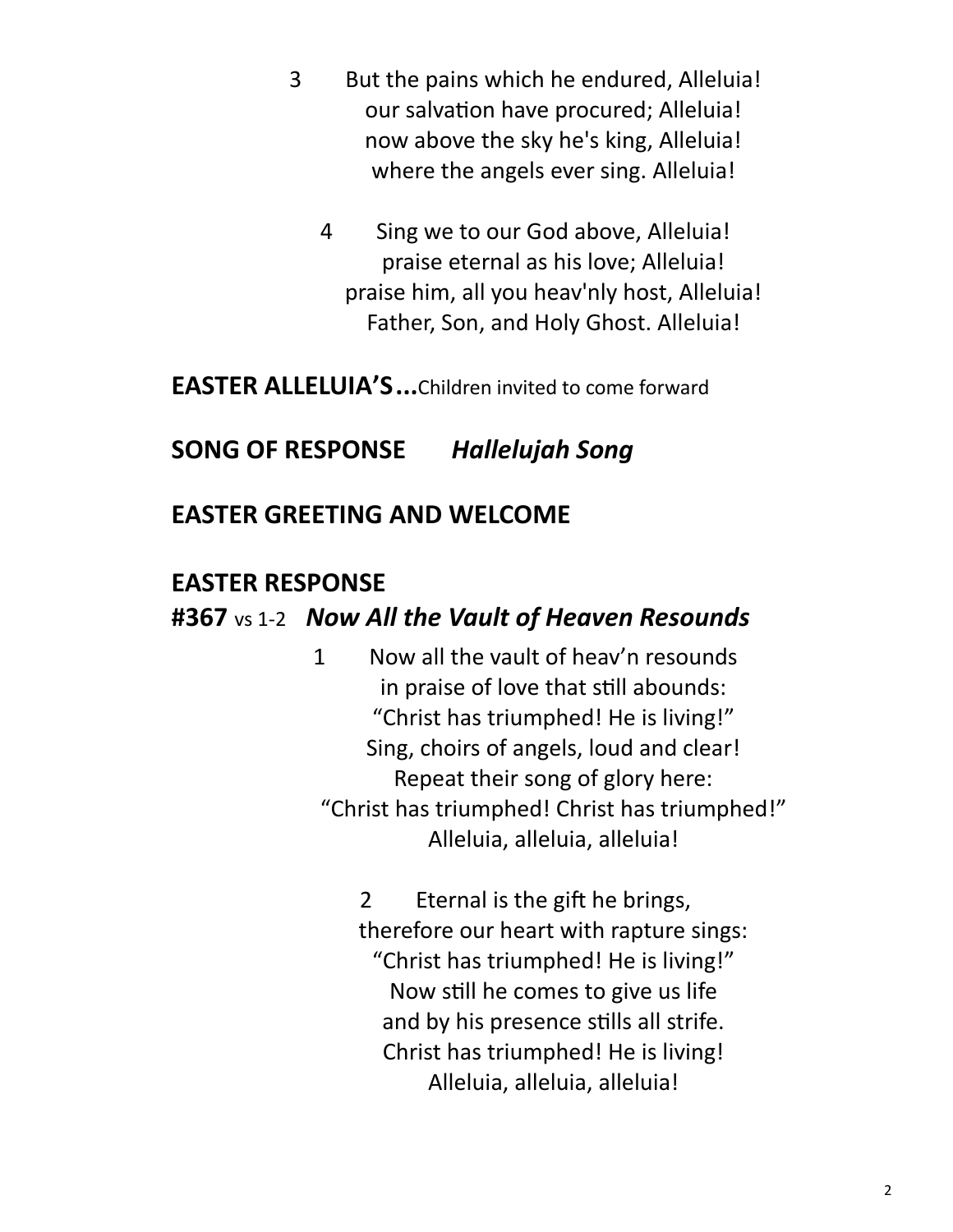# 8:00 **CONFESSION AND FORGIVENESS**

- Pastor: Christ has risen and we have risen to new life with him. Yet we must confess the ways we have continued to remain in our tombs of sin and death.
- **All: Living Lord, when we stand before the empty tomb we don't always feel the joy of resurrection. We feel fear, doubt, and distrust. We feel empty.**

**Forgive the fear that paralyzes us at the brink of new life. Forgive our doubt of your love. Forgive our distrust of your surprising, joyous plan. Fill our emptiness with your glorious light. Raise us to abundant new life for the glory of your name.**

Pastor: Wake up, sleeper! Rise from the dead, and Christ will shine on you. (Ephesians 5:14)

> Sisters and brothers, Christ has forgiven our sins. Christ calls us to new life. Christ gives us hope.

#### **All: Amen.** ~ written by Greg Scheer, <http://www.gregscheer.com/>

# 11:00 **EASTER HOLY BAPTISM**

Today we celebrate the Sacrament of Holy Baptism for **Addison Ava Jones,** daughter of Ryan & Katie Jones. Addison was born on November 8, 2020. Her baptismal sponsors are Blakeley Jones, Devin Jones, Christine Simon.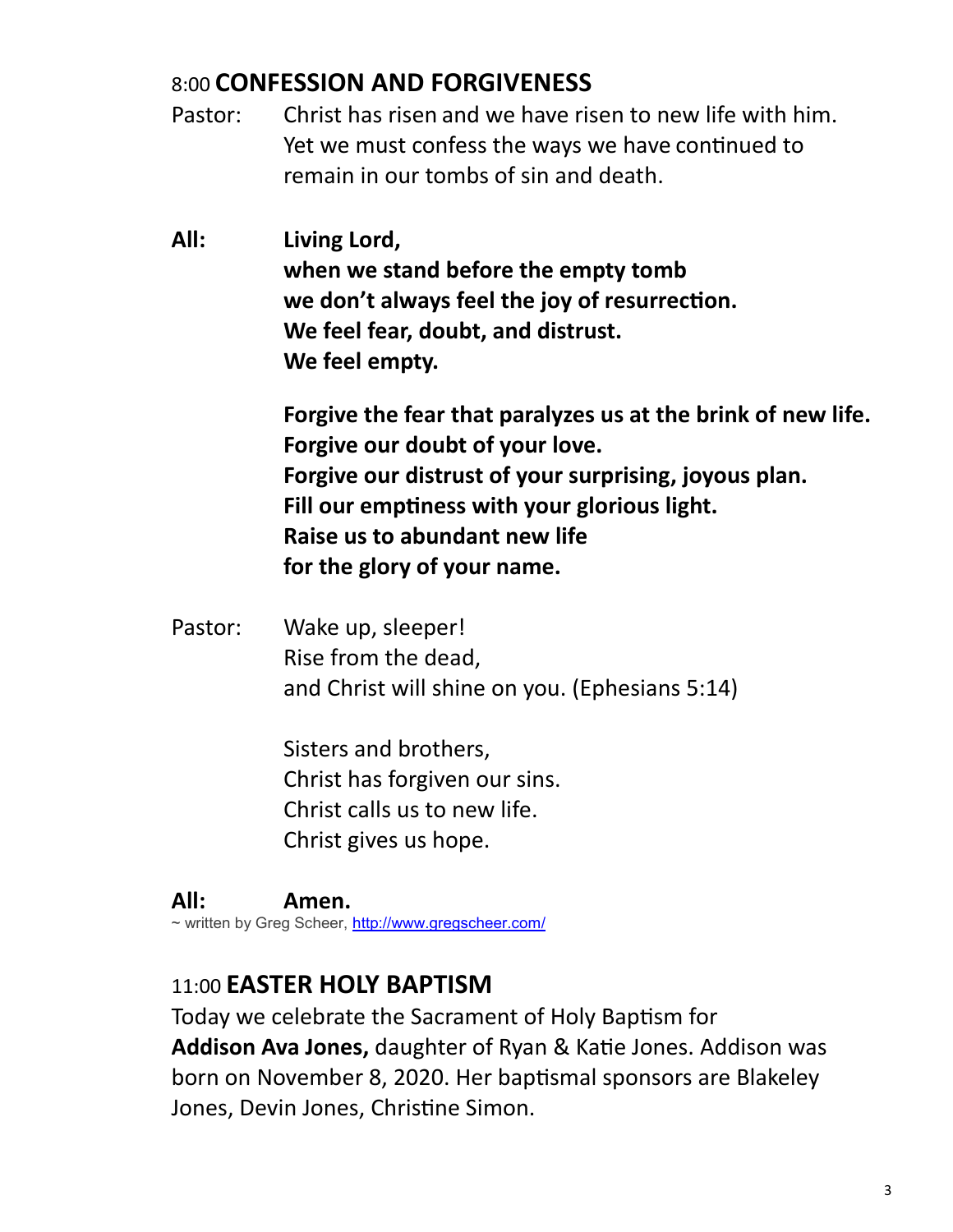# **EASTER RESPONSE #367** vs 3-4 *Now All the Vault of Heaven Resounds*

3 Oh, fill us, Lord, with dauntless love; set heart and will on things above that we conquer through your triumph; grant grace sufficient for life's day that by our lives we truly say: Christ has triumphed! He is living! Alleluia, alleluia, alleluia!

4 Adoring praises now we bring and with the heav'nly blessed sing: "Christ has triumphed! Alleluia!" Be to the Father, and our Lord, to Spirit blest, most holy God, all the glory, never ending! Alleluia, alleluia, alleluia!

# **SCRIPTURE READING... I CORINTHIANS 15:51-57** (NRSV)

 $51$  Listen, I will tell you a mystery! We will not all die, but we will all be changed,  $52$  in a moment, in the twinkling of an eye, at the last trumpet. For the trumpet will sound, and the dead will be raised imperishable, and we will be changed.  $53$  For this perishable body must put on imperishability, and this mortal body must put on immortality.<sup>54</sup> When this perishable body puts on imperishability, and this mortal body puts on immortality, then the saying that is written will be fulfilled:

"Death has been swallowed up in victory."

<sup>55</sup> "Where, O death, is your victory?

Where, O death, is your sting?"

 $56$  The sting of death is sin, and the power of sin is the law.  $57$  But thanks be to God, who gives us the victory through our Lord Jesus Christ.

Leader: The Word of the Lord. **All: Thanks be to God.**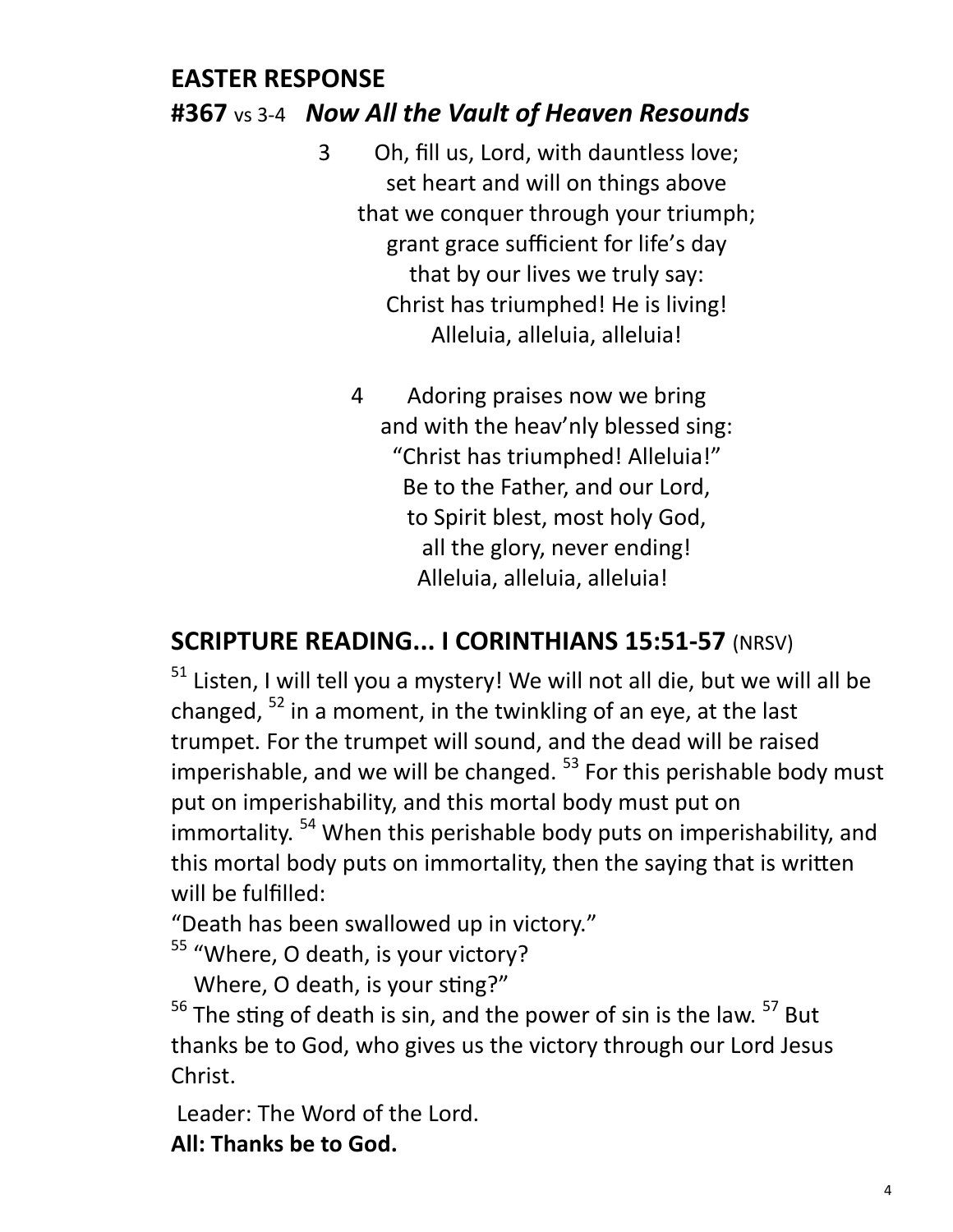# **EASTER GOSPEL PROCESSIONAL**

#### **EASTER GOSPEL...LUKE 24:1-12** (NRSV)

Read by: (8) Pr. Lauren Dow Wegner, (11) Pr. Tom Grevlos

 $24$  But on the first day of the week, at early dawn, they came to the tomb, taking the spices that they had prepared.  $^2$  They found the stone rolled away from the tomb, <sup>3</sup> but when they went in, they did not find the body. <sup>4</sup> While they were perplexed about this, suddenly two men in dazzling clothes stood beside them. <sup>5</sup> The women were terrified and bowed their faces to the ground, but the men said to them, "Why do you look for the living among the dead? He is not here, but has risen. <sup>6</sup> Remember how he told you, while he was still in Galilee, <sup>7</sup> that the Son of Man must be handed over to sinners, and be crucified, and on the third day rise again." <sup>8</sup> Then they remembered his words, <sup>9</sup> and returning from the tomb, they told all this to the eleven and to all the rest.<sup>10</sup> Now it was Mary Magdalene, Joanna, Mary the mother of James, and the other women with them who told this to the apostles.<sup>11</sup> But these words seemed to them an idle tale, and they did not believe them.  $^{12}$  But Peter got up and ran to the tomb; stooping and looking in, he saw the linen cloths by themselves; then he went home, amazed at what had happened.

- Pastor: Christ is Risen!
- **All: He is Risen Indeed! Alleluia!**

**Special Music** Brass *He Is Risen* **arr R. Powell** 

# **Easter Message** *What If?*

#### **Easter Message Song** *In Christ Alone*

Verse 1

In Christ alone my hope is found; He is my light my strength my song; This Cornerstone, this solid Ground, Firm through the fiercest drought and storm.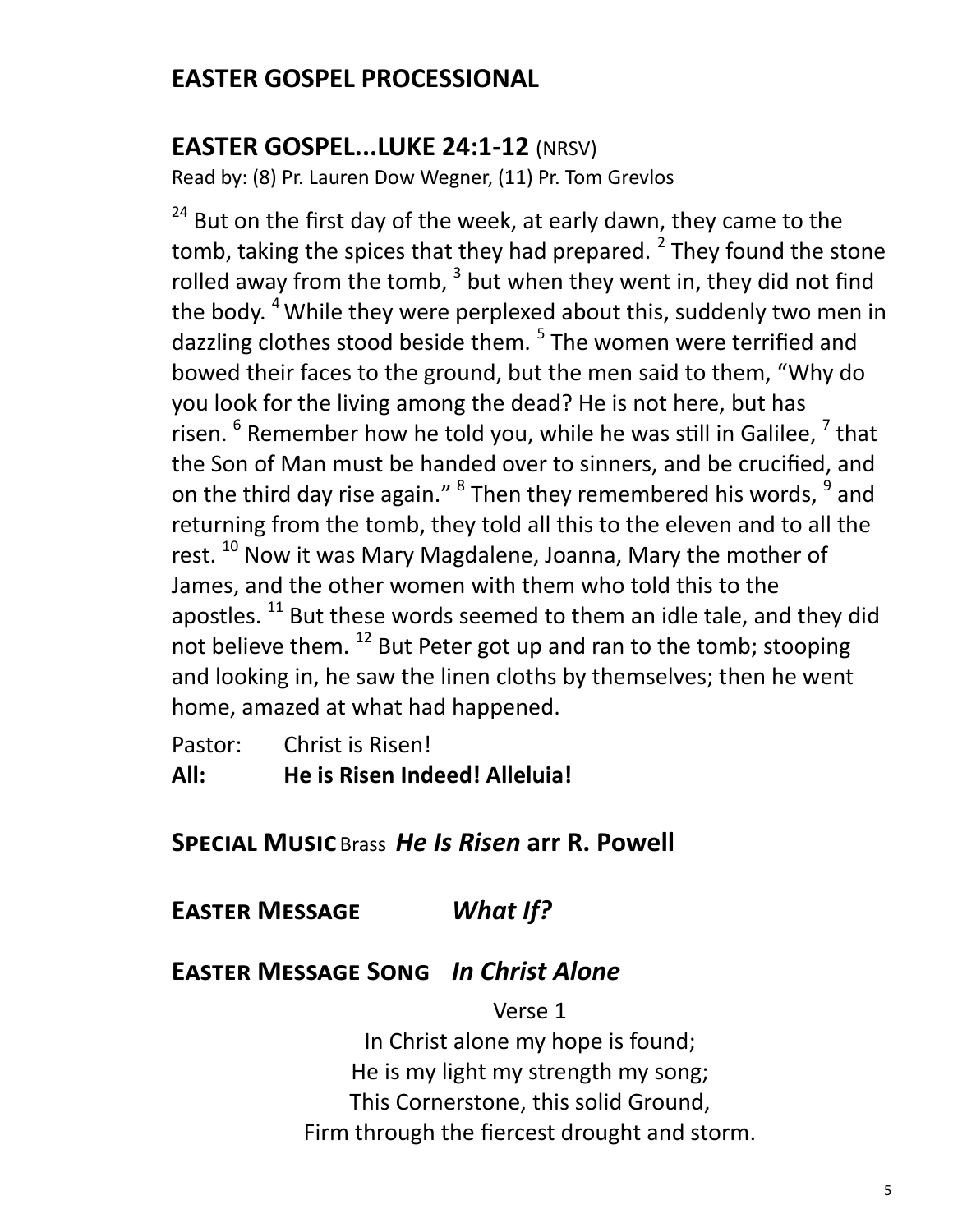What heights of love, what depths of peace, When fears are stilled, when strivings cease! My Comforter, my All in All-Here in the love of Christ I stand.

#### Verse 2

In Christ alone, who took on flesh, Fullness of God in helpless babe! This gift of love and righteousness, Scorned by the ones He came to save.

Till on that cross as Jesus died, The wrath of God was satisfied: For every sin on Him was laid-Here in the death of Christ I live.

#### Verse 3

There in the ground His body lay, Light of the world by darkness slain; Then bursting forth in glorious Day, Up from the grave He rose again!

And as He stands in victory, Sin's curse has lost its grip on me; For I am His and He is mine-Bought with the precious blood of Christ.

#### Verse 4

No guilt in life, no fear in death This is the power of Christ in me; From life's first cry to final breath, Jesus commands my destiny.

No power of hell, no scheme of man, Can ever pluck me from His hand; Till He returns or calls me home-Here in the power of Christ I'll stand.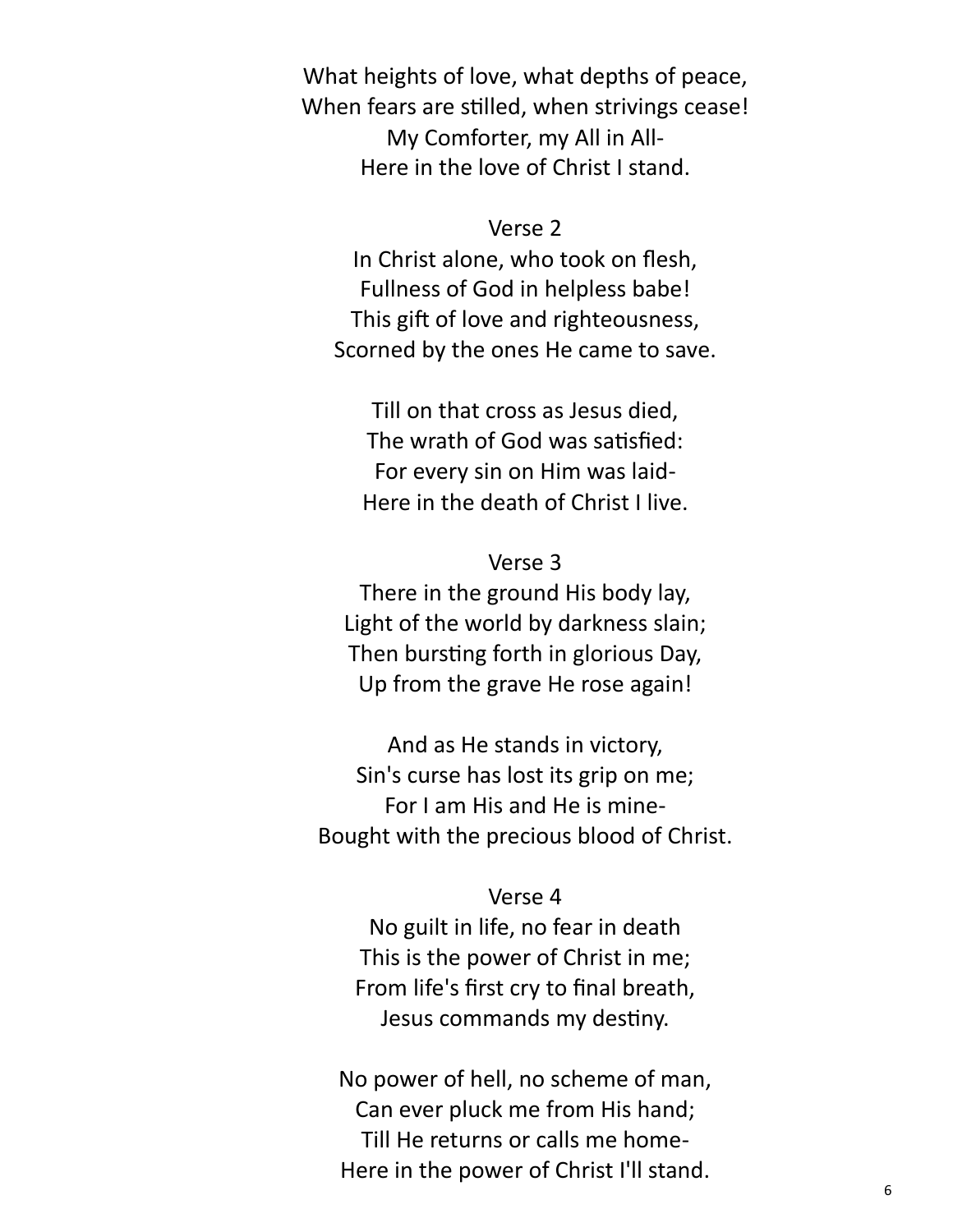8:00 **Christ Hymn Creed…** based on Philippians 2:5-11

Let the same mind be in you that was in Christ Jesus,

who, though he was in the form of God,

 did not regard equality with God as something to be exploited, but emptied himself,

 taking the form of a slave, being born in human likeness. And being found in human form,

 he humbled himself and became obedient to the point of death even death on a cross.

Therefore, God also highly exalted him

 and gave him the name that is above every name, so that at the name of Jesus every knee should bend, in heaven and on earth and under the earth, and every tongue should confess that Jesus Christ is Lord, to the glory of God the Father.

# **Easter Prayers**

# **Thank Offering**

- To make a gift online to the mission and ministry of Shepherd of the Hills, use this link: [shephills.org/give.](https://shephills.org/give/)
- · Scan the QR Code with your camera phone to give now.



· By mail, send to 3525 Bee Caves Rd, Austin, TX 78746

#### **Easter Thank Offering**

Our Mid-Week Worship in Lent and our special Easter Sunday offering has been designated to support ELCA World Hunger and Lutheran Immigration and Refugee Service (LIRS).



# **Easter Offering Anthem**  *Serenade* **Britten**

(11) Bell Ensemble *An Easter Offering* **Sharon Elery Rogers**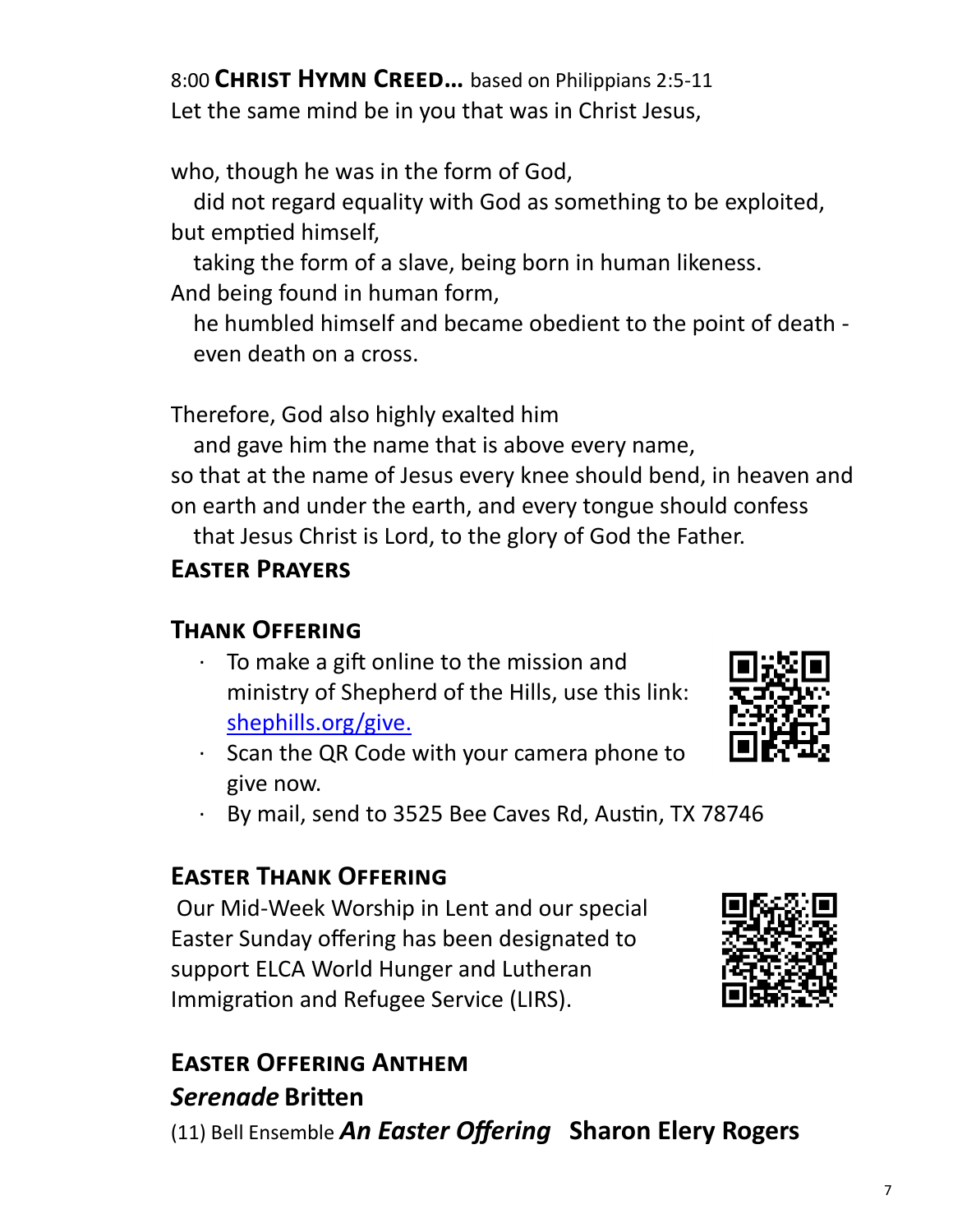#### **Easter Offering Response**

**Page 140** (in front of Hymnal) *This is the Feast*

 This is the feast of victory for our God. Alleluia, alleluia, alleluia. Verse 1 Worthy is Christ, the Lamb who was slain, whose blood set us free to be people of God.

 This is the feast of victory for our God. Alleluia, alleluia, alleluia.

Verse 2 Power, and riches, and wisdom, and strength, and honor, blessing, and glory are his. This is the feast of victory for our God. Alleluia, alleluia, alleluia.

> Verse 3 Sing with all the people of God, and join in the hymn of all creation.

 Blessing, honor, glory, and might be to God and the Lamb forever. Amen.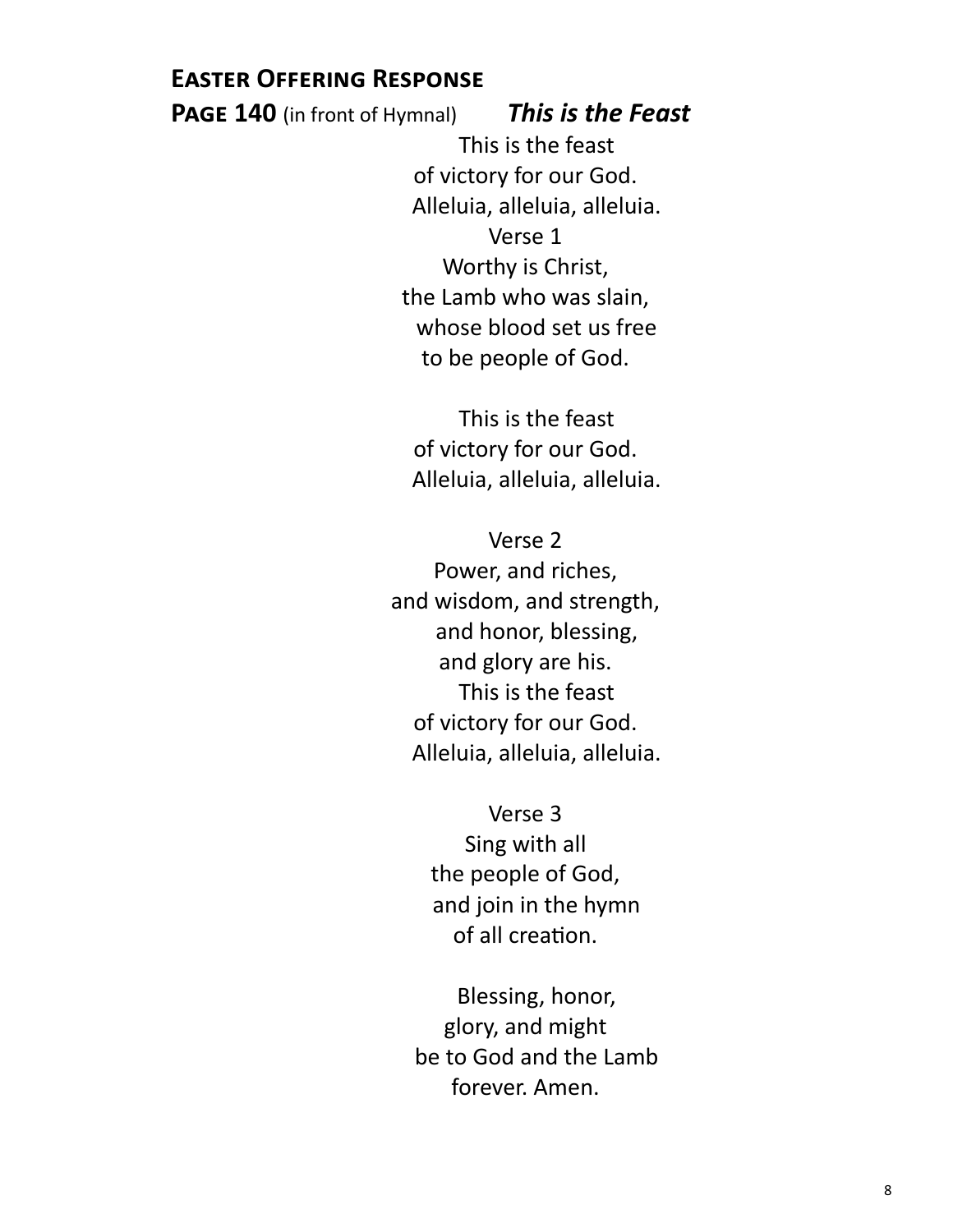This is the feast of victory for our God. Alleluia, alleluia, alleluia.

> Verse 4 For the lamb who was slain has begun his reign. Alleluia!

 This is the feast of victory for our God. Alleluia, alleluia, alleluia.

#### **Easter Prayer**



#### **Great Thanksgiving**

#### **Preface**

It is indeed right, our duty and our joy, that we should at all times and in all places give thanks and praise to you, almighty and merciful God, for the glorious resurrection of our Savior Jesus Christ, the true Paschal Lamb who gave himself to take away our sin, who in dying has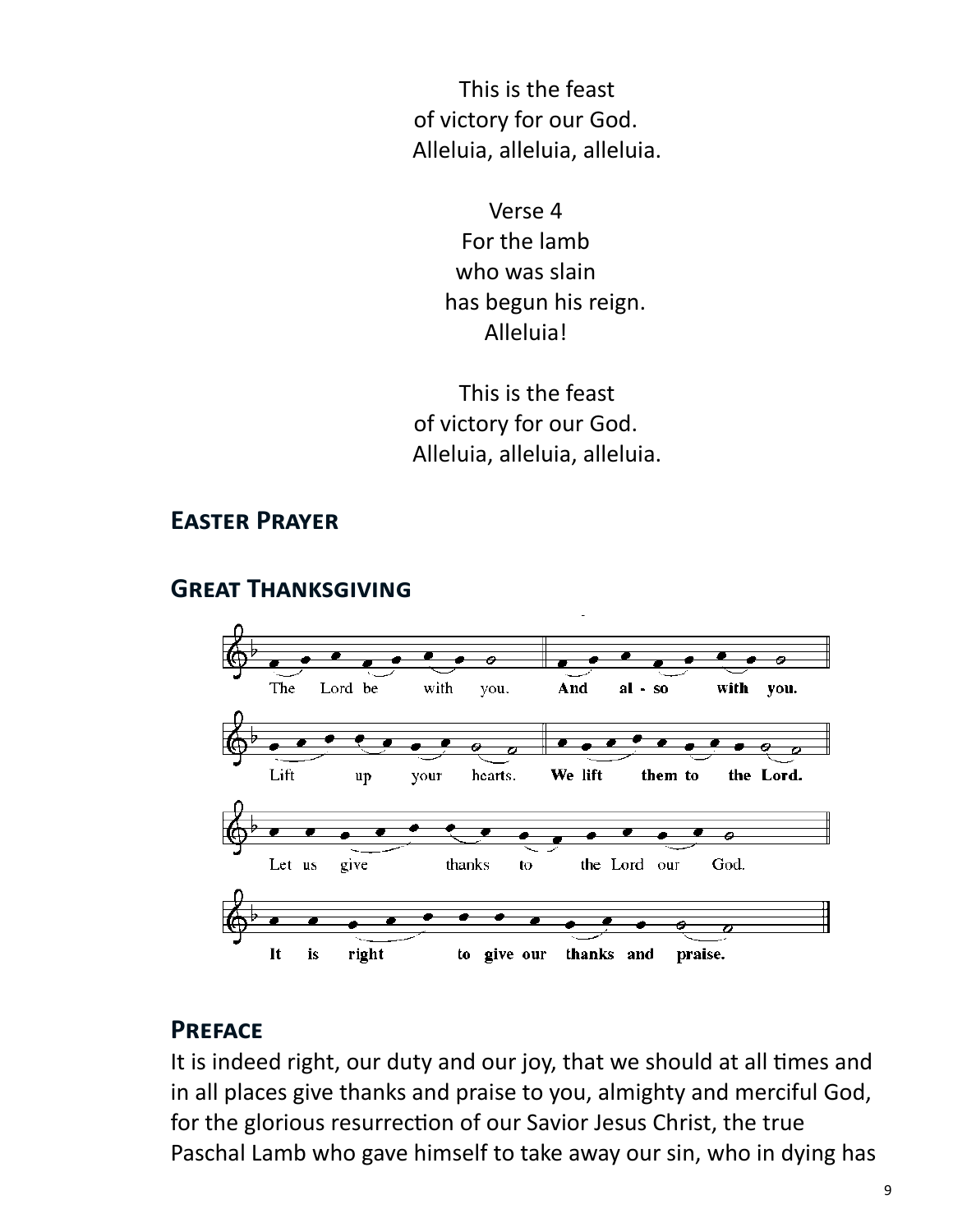destroyed death, and in rising has brought us to eternal life. And so, with Mary Magdalene and Peter and all the witnesses of the resurrection, with earth and sea and all their creatures, and with angels and archangels, cherubim and seraphim, we praise your name and join their unending hymn:

# **Holy, Holy, Holy**



#### **Words of Institution**

#### **Lord's Prayer**

Our Father, who art in heaven, hallowed be thy name, thy kingdom come, thy will be done, on earth as it is in heaven. Give us this day our daily bread; and forgive us our trespasses, as we forgive those who trespass against us; lead us not into temptation, but deliver us from evil. For thine is the kingdom, and the power,

and the glory, forever and ever.

Amen.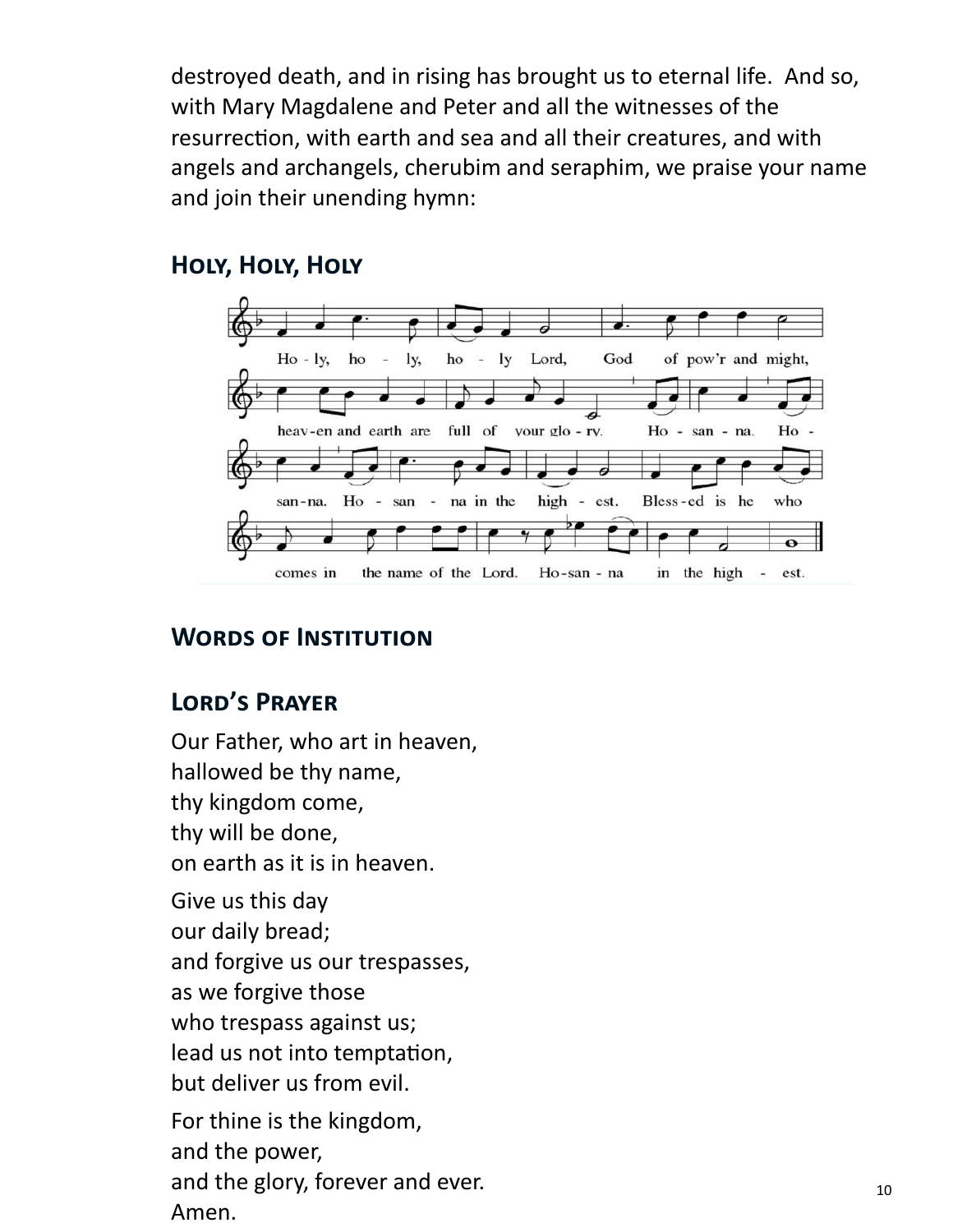#### **Communion Invitation**

*As we celebrate this sacrament, all are invited to receive the Risen presence of Jesus. God is really present—in bread and wine—forgiving sins and promising new life.* 

> *Bread/wafer— "The body of Christ given for you"; Wine— "The blood of Christ shed for you."*

#### **Communion Music #341** *Now Behold the Lamb*

1 Now behold the Lamb, the precious Lamb of God, who bore all my sin, that I may live again: the precious Lamb of God.

2 Holy is the Lamb, the precious Lamb of God. Why you love me so, Lord, I shall never know; the precious Lamb of God.

3 Thank you for the Lamb, the precious Lamb of God. Because of your grace I can finish the race; the precious Lamb of God.

## **Communion Distribution Music**  Choir *I am the Resurrection and the Life* **John Rutter** Choir *Alleluia, Alleluia, Give Thanks*

# **Post Communion Blessing and Alleluia Response**  *Celtic Alleluia* 2x

**Easter Benediction**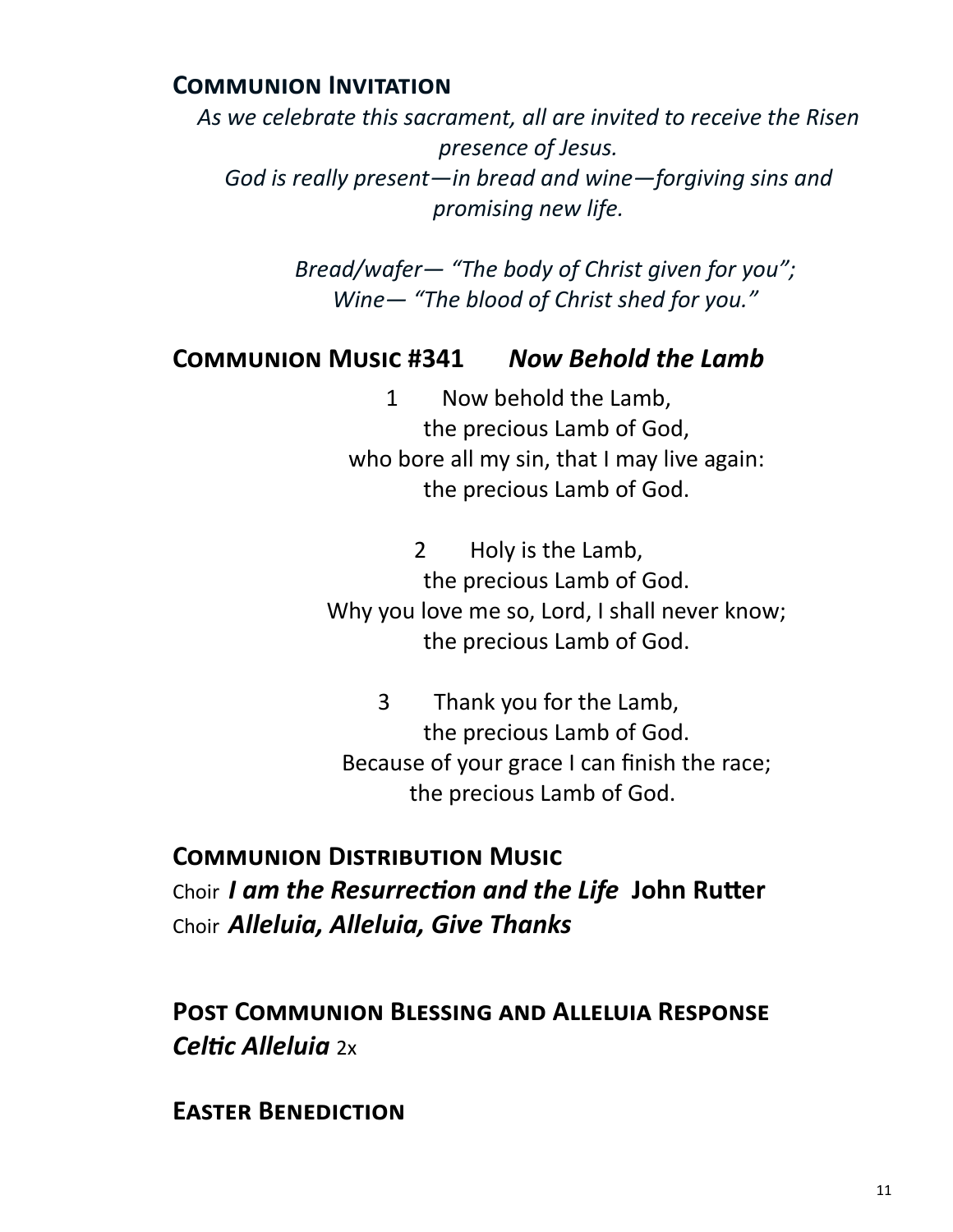#### **Cross Recessional**

#### **Easter Celebration Music** Choir *Hallelujah Chorus*

#### **Easter Commissioning**

- Leader: Christ is Risen!
- **All: Christ is Risen Indeed!!!**
- Leader: As Easter people, let us go out to love and serve the Lord!
- **All: Thanks be to God!**

# **Postlude** *Now Thank We All Our God* **Karg-Elert**

#### **Prayers**

**Please pray** for Don Gaskin and Sandy Nielsen

**Please pray** for family and friends of Shepherd members: JoAnne Matava, mother of Vicki Matava Emma Rosas, granddaughter of Sheila Hilts

**Please pray** in celebration for the baptism of Jordan and Jade Butler. Children of Carolyn & Gene Butler, grandchildren of Sue and Ray Vaughan.

**Please pray** in celebration for the baptism of Addison Ava Jones. She is the daughter of Ryan and Katie Jones.

**We pray** for the people of Ukraine and all who find themselves in the midst of war, gripped by fear and uncertainty. Send your peace.

**We pray** for our global ministry partners: Rev. Karen Castillo in Guatemala; Iglesia Luterana Augustina Virgen del Rosario, Aurora 8 de Octubre, Guatemala. We pray for Malcolm and Joy Henderson and the ministry of CHARIS in Haiti.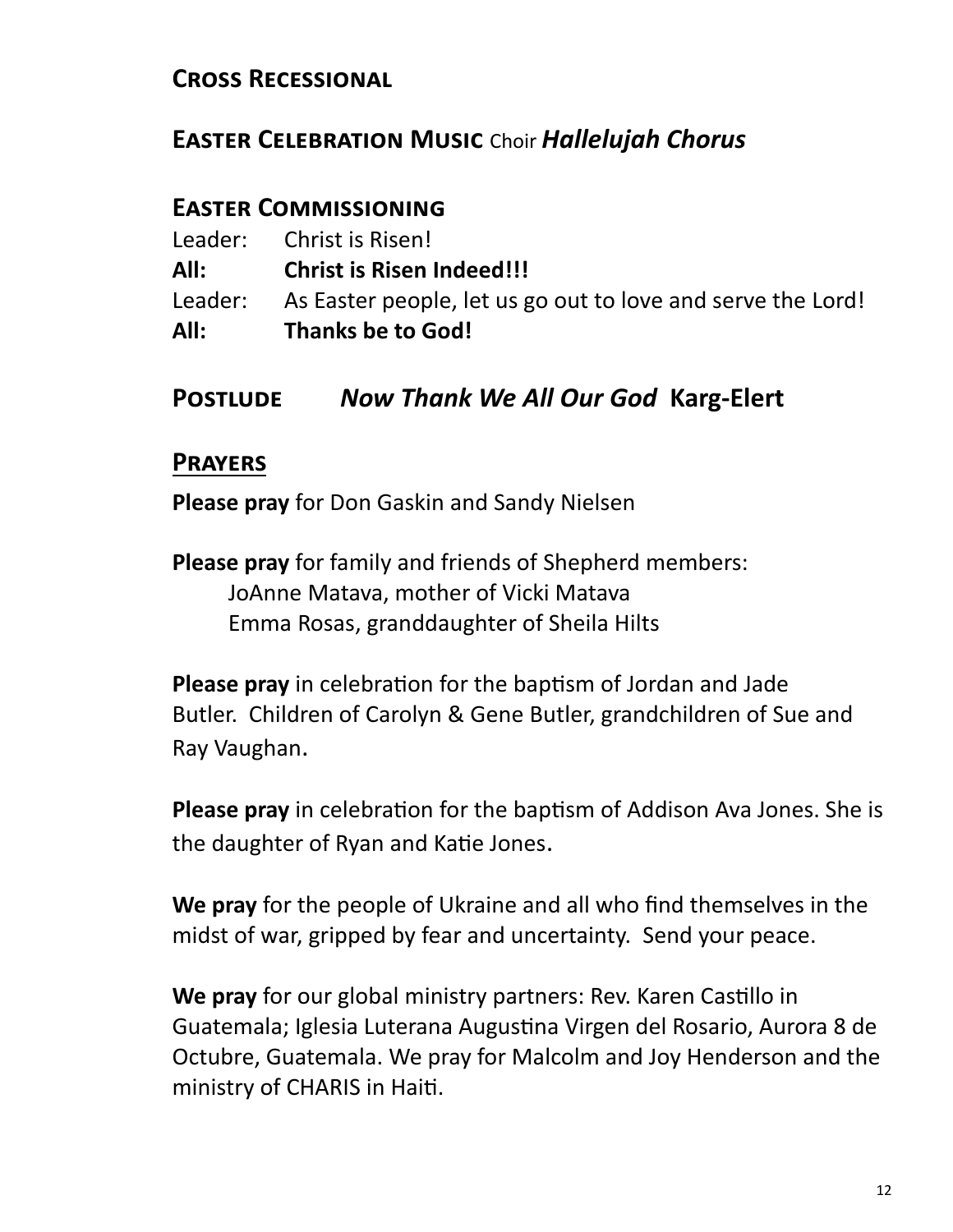**Please pray** for our local ministries: Mariposa Family Learning Center, Bread For All and Upbring Ministries.

**Please pray** for our faith community, that we may be a church without walls and live out loud...faithfully!

> *\*Prayers for family and friends are listed for 2 weeks, unless we are notified otherwise.*

#### **Worship team**

| Pr. Tom Grevlos, Pr. Lauren Dow Wegner<br><b>Pastors</b>                   |                            |
|----------------------------------------------------------------------------|----------------------------|
| <b>Director of Worship/Arts</b>                                            | <b>Kevin McClure</b>       |
| <b>Brass</b>                                                               | Bob Cannon, Keith Winking, |
|                                                                            | Lauren Cassidy-Clyde and   |
|                                                                            | <b>Billy Gayman</b>        |
| <b>Flute</b>                                                               | Kristina Bishop and        |
|                                                                            | <b>Denise Seidel</b>       |
| <b>Timpani</b>                                                             | <b>Tony Edwards</b>        |
| Altar Care (8) Tom and Betty Lueders; (11) Carmen Adams-Schulz             |                            |
| <b>Assisting Minister (8) Lauren Paulson; (11) Peter Miller</b>            |                            |
| <b>AV</b> Bill and Sara Dawson, Jamie Nichols, Peter Walsh, Peter Forsberg |                            |
| and Dave Wegner                                                            |                            |
| <b>Communion Assistants (8) Elnora and Ken McDonald;</b>                   |                            |
| (11) Peter and Linda Miller, Ann and Jerry McDonald                        |                            |
| Hosts (8) Kristen and Cole Bonner, Rick and Kendra Burnight;               |                            |
| (11) Virginia Bosman, Pam and Jeff Petterson                               |                            |
| <b>Admin Ministry Coordinator</b>                                          | Amanda Forsberg            |
| <b>Campus Operations</b>                                                   | Dave Wegner                |
| <b>Creative Media</b>                                                      | <b>Dabney Gomes</b>        |
| <b>Director of Youth Ministry</b>                                          | <b>Joel Timmons</b>        |
| <b>Executive Director</b>                                                  | <b>Bill Dawson</b>         |
| <b>Financial Officer</b>                                                   | <b>Kevin Marlow</b>        |

*Have a Blessed Week!*